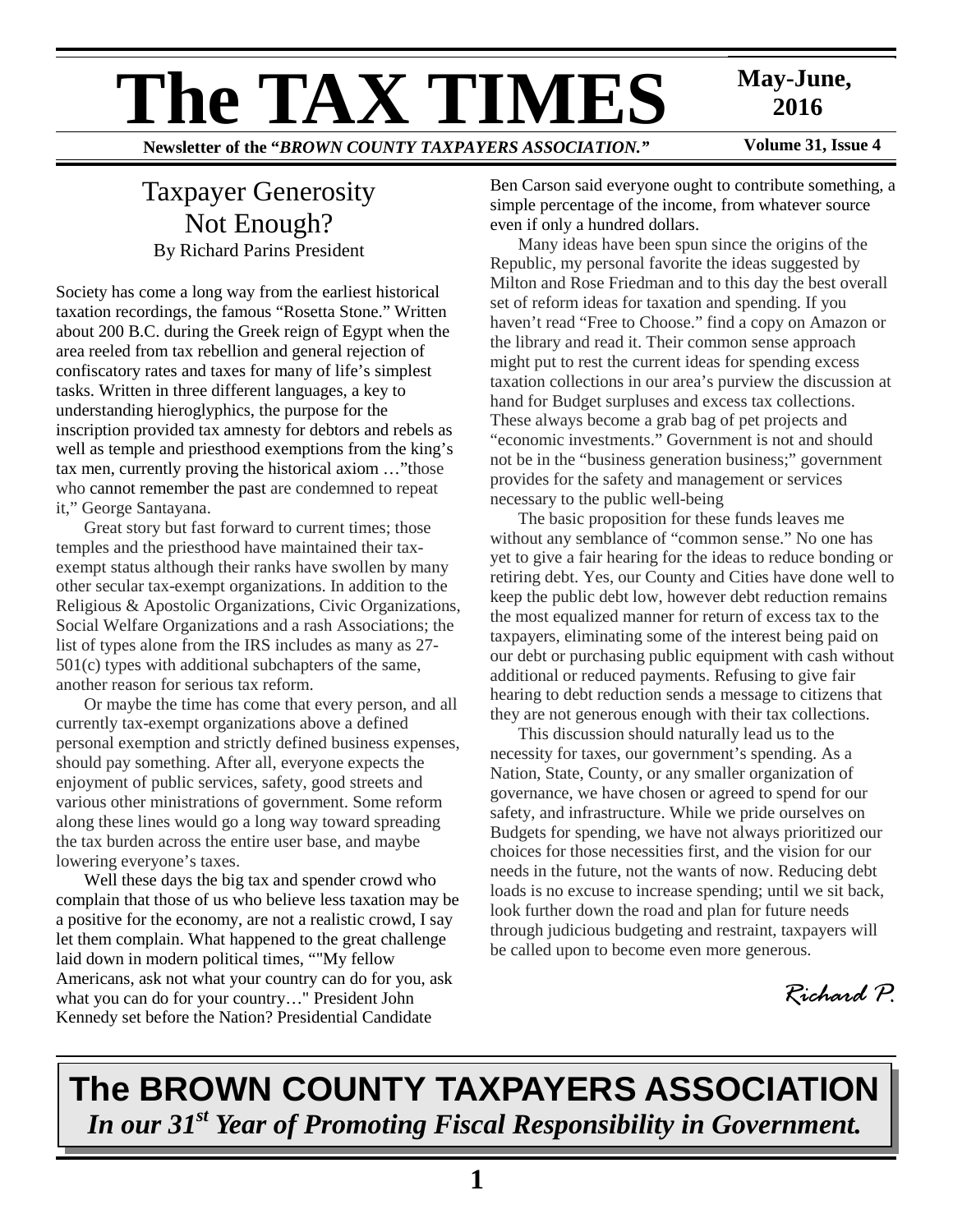### Things That Make Us Wonder.

Our "progressive" presidential candidates keep spreading their message that government could do a lot more for the masses. (potential voters) This includes providing everyone who wants one a free college education, and creating more jobs paying higher wages, if you want to work. All to be paid for simply by raising the taxes on the super rich and continuing the legacy of Obama. It may sound too good to be true but you can vote for it if you like.

Trouble is, this legacy and dependence on government is largely responsible for our \$19.25 Trillion National Debt, digging us into a deeper hole, showing no signs of going away by itself. The nations charge card is overextended.

Every year Forbes Magazine identifies a list of names and assets of the worlds known billionaires. This year they found over 1,800, with a total net worth of \$6.4 Trillion in the whole world. For the United States, there were 540 listings worth \$2.4 Trillion, including Bill Gates. There are likely a few more hiding in the hills of Hollywood or canyons of New York, that the IRS or Forbes keeps missing.

We can agree there are a lot of problems with our tax system. The point here is that we could tax all of the "rich" 100%, and it wouldn't make one bit of difference as long as we keep spending irresponsibly and use being rich as a scapegoat and excuse to keep falling further into debt.

\* \* \* \* \*

There is probably little doubt that the manufacturing jobs that have gone overseas in recent years have had a negative effect on our

economy. There is a lot of finger pointing about who is to blame and how to remedy the situation. No doubt the lack of community loyalty or employees are considerations. However losing business to less expensive foreign competition is also in the equation.

Tariff laws intended to level prices can often have a negative effect. Mandating wage levels, high health care costs, regulatory and often picayunish laws doing nothing more than create paperwork are all factors which discourage business expansion in this country.

While it is discouraging to see products once proudly produced in this country made elsewhere, perhaps the best thing to do is express your feelings with the retailers and manufacturers involved, and hope government gets the message. The balance of trade impacts our National Debt and does not have to be a one way street.

\* \* \* \* \*

Liquor laws and how alcoholic beverages are sold has changed a lot since prohibition was repealed in 1933. Where the concern was once preventing public nuisances from lining the streets, they are now a necessity to attract restaurants, hotels, and other venues communities compete vigorously to attract. Also, the size of the community in allocating licenses doesn't seem to be as much of a deciding factor. Stricter DUI laws monitor abuses.

This being 2016 it would seem that this should be a local issue to debate on its merits and consequences rather than have the Governor declare an exception as was necessary for the Titletown district.

\* \* \* \* \*

Chicago is a great city to visit or to change planes on your way to Florida. You might necessarily not want to live there however. For one thing, the city is deep in debt and the cost of living is high accordingly. Combined city, county, and state sales taxes approach 15%, and property taxes are also high. The city has the lowest credit rating meaning they pay the highest rate to borrow money. They have literally run out of things to tax or fees to charge.

A recent USA Today item disclosed that 3,000 people with assets of over \$1 Million moved out of the city last year seeking greener pastures. In addition, and despite strict gun laws, there have been 141 homicides as of April 1, compared with only 82 at this time last year.

The police have complained that rules mandated to make them more conscious of Constitutional and civil rights have only resulted in more violence when doing their duty.

Good news is that the Cubs might do better this year.

\* \* \* \* \*

A political issue is being made of raising the minimum wage to \$15.00 per hour. California and New York have already passed laws raising it to that amount. We acknowledge this is a touchy and highly emotional issue, and everyone has a right to earn with a decent income for their labors. There are still a lot of significant pros and cons to consider, not the least of which is inflation and impact on those with fixed incomes.

Basically would it be better left to the private sector job market and economy to work out and suffer the consequences of competitive costs and inflation, or just continue to keep allowing the government to mandate the rules?

The government has already determined what the poverty level is.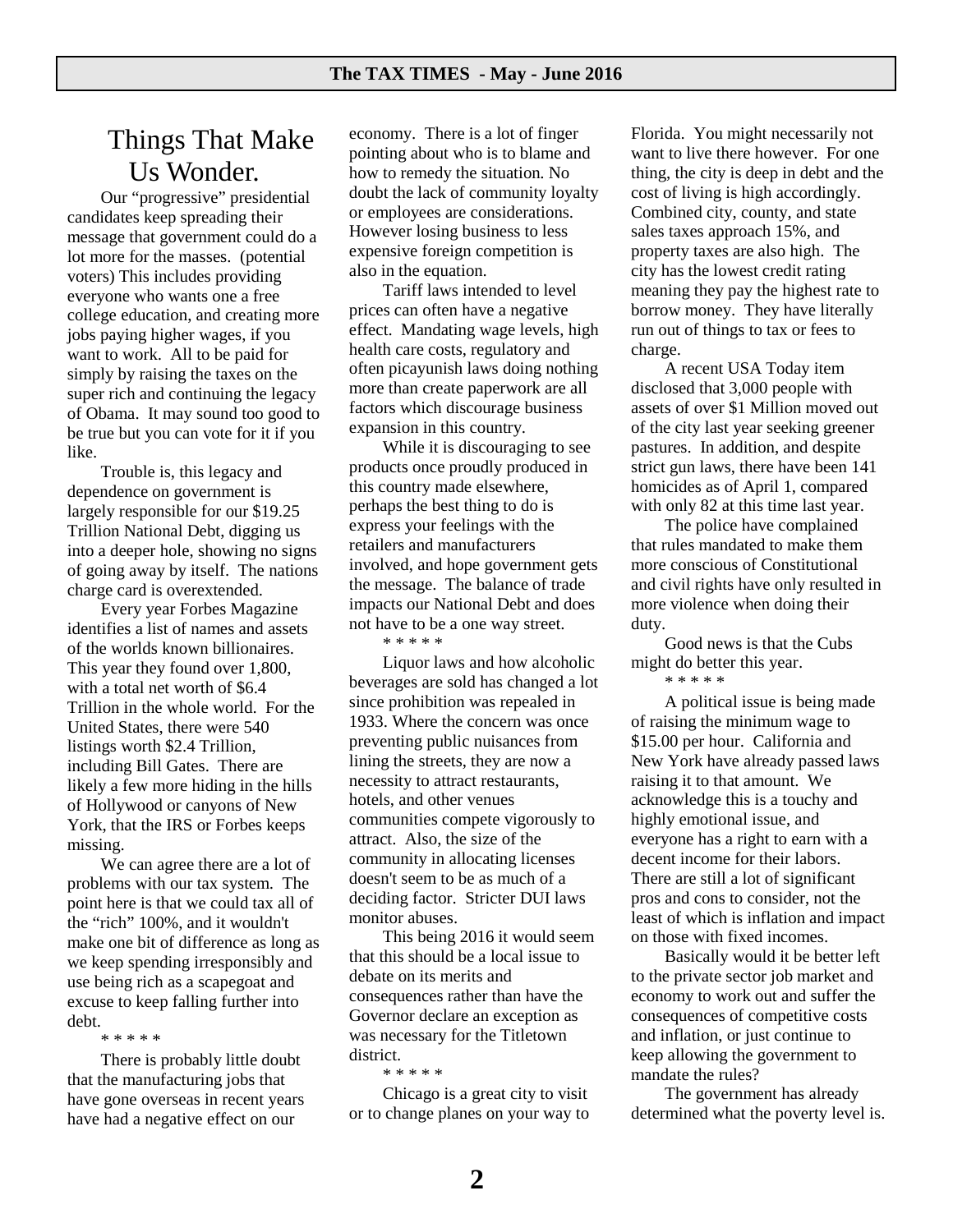Basically the income point where a theoretical family could survive regardless of their life style and other demographic considerations. We realize that inflation and maintaining a competitive lifestyle requires a decent income. Many workers make more than the minimum and many make less. Every job has certain advantages, including useful experience and the opportunity for promotion or to move on if you desire and most people understand this.

What happens next after McDonalds starts charging \$10 for a hamburger?

\* \* \* \* \*

On the same subject, why do government agencies seem to have an obsession with using hourly rates to compare salaries and supposedly put everyone on a level playing field? The Department of Labor seems to have the attitude that everyone who works for a living, regardless of education, responsibility, gender or any other measure is one who works for a living also punches a time clock to measure their time at work in order to determine their compensation.

There are many measures used other than the intimidating time clock. Examples are straight salary, commission, salary plus tips, piece meal, bonuses, or some combination of the above all designed to accommodate the employers needs while offering employee compensation.

The DOL with their union rule mentality is concerned that employers abide by the overtime law of time and a half pay over 40 hours per week. They now propose raising the limit for salaried workers to be exempt from overtime In other words, be paid strictly by the hour for a 40 hour week unless specifically exempt from the present

\$23,660 to \$50,440 annually. While there may well be some justification for this, it appears to be a classic example of government interference with the private sector. We fail to see what could be accomplished except the creation of more cumbersome record keeping, bureaucracy and laws to be ignored. This is the type of misguided law that discourages private business and raises the cost of doing business.

The basic rules of running a business have always been to first obtain qualified employees for your specific needs, pay them an adequate and fair salary for their labors, remain competitive while providing proper working conditions and benefits, and provide proper documentation for tax purposes. Any hourly employee who does not receive overtime pay will let you know fast enough.

Many salaried people, while not considered supervisors, have more flexible hours and are paid to do a job rather than by the hour. They may even do clerical work from home without the hindrance of a time clock. In many cases bonuses and commissions are a large part of ones earnings.

Other questions are: The government itself lists their job openings by annual salary rather than hourly pay. What's to stop the DOL from establishing 35 or even 32 hours as the threshold for overtime sometime in the future?

Do these rules apply to teachers or members of the military? There are dramatic variances in the cost of living and average salaries from one part of the country to the other, and most people seem content with where they live. Assuming McDonalds workers in New York are underpaid does not call for regulations to change our entire system. One size never fits all.

What they do not seem to realize is that many people are comfortable with their jobs.

While some government oversight may be necessary to maintain order, is there such a thing as too much?

#### \* \* \* \* \*

It was estimated that contributions for the Presidential race had passed the Billion Dollar point before the end of March. The winner will have a lot of people to thank.

Donald Trump however, claims to be financing his own campaign. In addition, it is estimated he has received at least \$1.9 Billion of free media attention, some good and some bad but mostly due to his behavior. Whether this proves to be helpful remains to be seen.

\* \* \* \* \*

In 2010, Congress passed the Healthy, Hunger-Free Kids Act (HHFK), to assure that schools participating in the National Lunch Program offer healthful food like Michelle Obama eats. Since then, student participation in the has declined by 4.5%, and some school districts have been forced to cut back their lunch programs accordingly.

The Dept. of Agriculture which administers the program is considering fining school districts who do not comply, thus making it against the law not to eat your broccoli.

\* \* \* \* \*

MetLife has been in business for over 150 years, and is one of the most respected corporations in the world with over 100 million customers. As life insurers, they have always carried reserves to cover anticipated claims, and invested surplus funds prudently to provide security.

With the passage of the Dodd-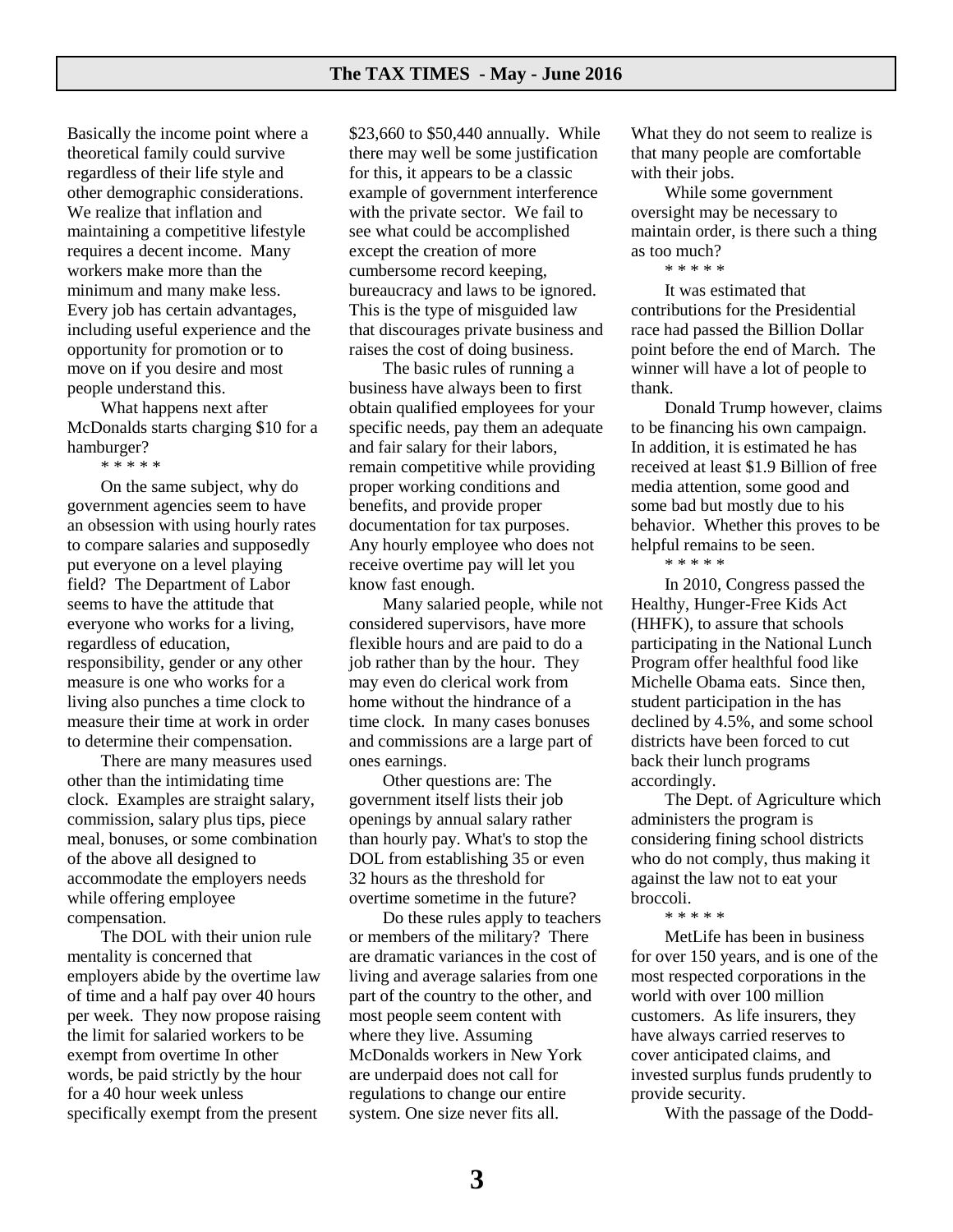Frank Financial Reform bill, government regulators assumed they must be doing something illegal in order to be so successful. First they demanded MetLife downsize because they were too big, and then suggested they increase their reserves. While MetLife started taking steps to comply, and disrupting their corporate structure in the process, a Federal Judge in Washington finally decided to forget the whole thing - so far they could find nothing wrong.

This thing may not be over yet, but we believe MetLife should be showing Washington how to run it's business rather than the other way around. .

\* \* \* \* \*

The City Council and County Board will have a number of issues to discuss and resolve during the next few months. The suggestion boxes for what to do with excess Lambeau field sales tax are filling up fast.

First, a new baseball stadium no doubt would be a welcome addition to the cities existing sports venues. Whether the South Broadway location is suitable and best use of the site will have to be decided, along with whether the overall cost to taxpayers would be warranted.

The Colburn Park swimming pool is beyond economic repair and in need of replacement. The other outdoor pools in the city are very popular and seem to be a good investment . However there is talk of making it an Olympic size pool which could double the estimated cost. The question may be is such a facility needed to give the children of the area summer recreation, or for the limited few interested in competitive sports?

Another potential expense is replacing the present Police

#### **March Meeting Notes**

Green Bay Police Chief Andrew Smith addressed the meeting. The new chief has been on the job since February 1. Previously, he was a Commander on the Los Angeles Police Department, where he completed a 27 year career. He was born in Waukesha, Wisconsin and grew up in Iron River, Michigan. He is pleased to be back in the Midwest, where people are friendly and are supportive of law enforcement.

Chief Smith feels that public employees have a responsibility to be good stewards of taxpayers' money. He noted that the Police Department budget is the largest component of the City of Green Bay budget. He believes that grant money should be spent as carefully as local tax dollars.

The present Green Bay Police Department building was built in 1969. The second story was added in 1993. In addition to having inadequate space for operations, the building has some structural problems and limited storage area for evidence. Planning for design of a new building is underway.

Body cameras are expensive, but they can save money by preventing lawsuits. A major cost is digital video storage, which must be safe and secure for the large amount of video recorded. The chief is visiting the Appleton Police Department to learn how they are installing cameras at a substantially lower cost than the estimate for Green Bay.

Chief Smith is empathetic with good citizens living in gang infested areas. He does not see big gangs with large turf areas in Green Bay. Instead, we have smaller gangs importing drugs from larger cities and selling them here. The Green Bay Police Department participates in the Brown County Drug Task Force investigating meth and opiate crime.

Brown County Supervisor Bernie Erickson introduced Paul Fontecchio, Public Works Interim Director for Brown County. Mr. Fontecchio presented information indicating that when transportation costs and product quality leading to longevity of the pavement produced are considered, operation of the Brown County asphalt plant is less expensive than purchasing asphalt from a commercial plant.

 **Dave Nelson – Secretary** 

Headquarters. There is no question this is important due to the growth of the city and associated problems. Although still claimed be in the planning stage, a price tag of at least \$40 Million has been suggested with a proposed site yet to be announced.. Although revenue bonding would likely be used to fund these and any other projects which may come

along, the financing cost is seldom mentioned to the public. Also seldom mentioned is when outstanding debts from previous bonding have been satisfied without adding to the total, determining whether your property taxes will increase or not.

```
* * * * *
```
We are hearing more about lead

Articles and views appearing in the "TAX TIMES" do not necessarily represent the official position of the Brown County Taxpayers Association. We want to encourage discussion and input on current issues of taxpayer interest and invite your comments or articles suitable for future "TAX TIMEES." Please send them to the BCTA, P.O. Box 684, Green Bay, WI 54305-0684 or email BCTaxTimes@gmail.com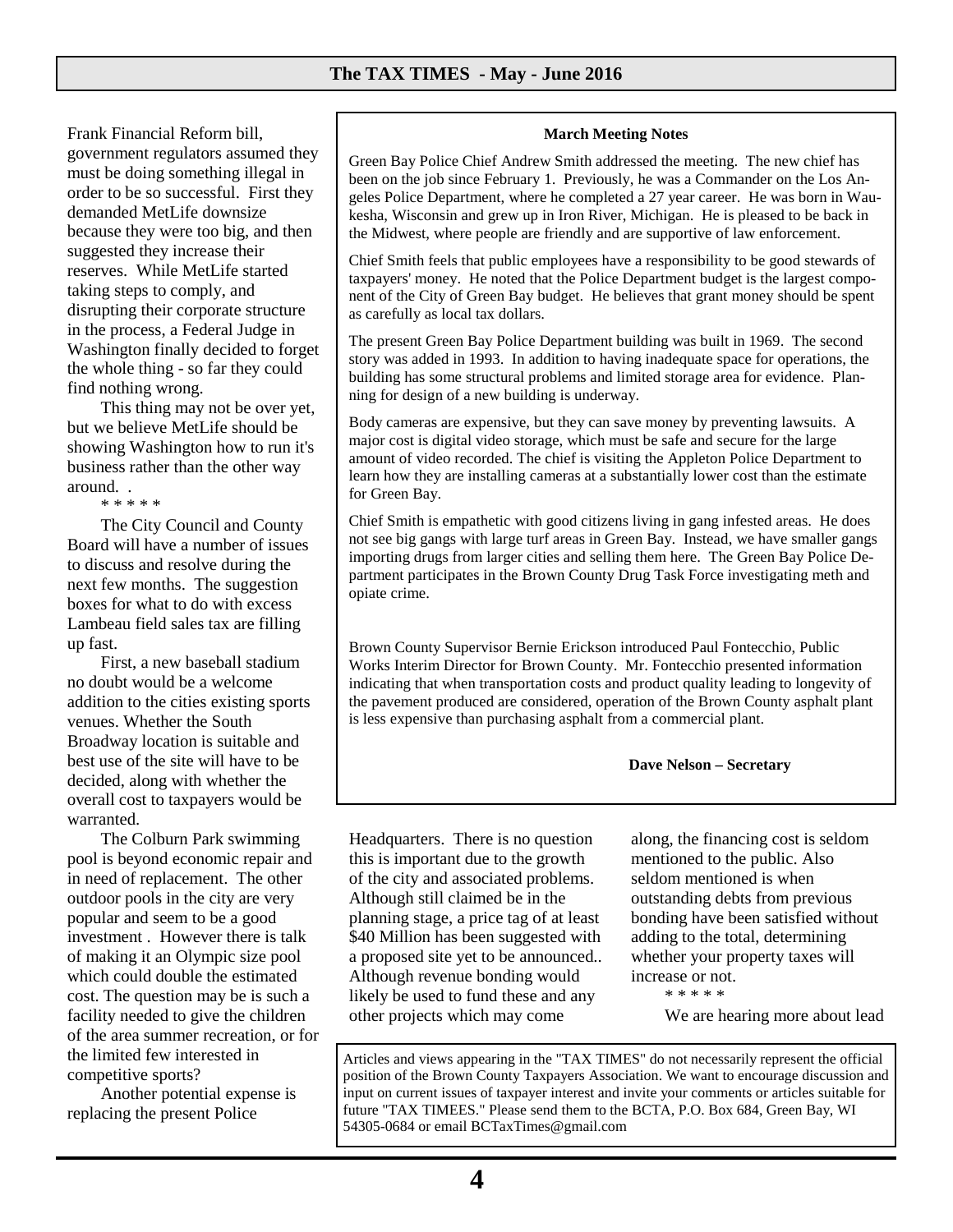pipes that supply drinking water to older buildings causing serious health problems.. This was brought to light in the recent Flint, MI, fiasco. Thousands of communities in the country may also have a problem. In Green Bay alone, over 1,700 homes have been identified with lead pipe water service.

While this is a serious problem, is it something happening all of a sudden or present since the pipes were installed 100 years ago? All water seems to contain minute traces of contaminants and various dissolved minerals including arsenic, nitrates, chloroform, and methane, measured in parts per billion to name just a few.

Our local health and utility experts should be able to devise a plan of action. This could be an immense undertaking, and we understand the Green Bay Water Utility has set aside \$8 million which probably won't go very far.

\* \* \* \* \*

When approval and financing for a new Milwaukee Arena was finally arranged last year, the total price was listed at \$500 Million. Now that everyone is on board and construction is set to go, the estimate has risen to \$524 Million. About double of the Lambeau Field expansion.

\* \* \* \* \*

While all of the candidates may promise to spike the economy to pay for their promises, we have yet to hear how. A recent article in Forbes ranked the USA 22d in the world and falling as a place to do business. Our trade deficit has been running about \$45 Billion per month, and Wisconsin is still referred to as a tax hell.

As usual, lots if things to wonder about. **Jim Frink-BCTA**

#### **April Meeting Notes**

Brown County Executive Troy Streckenbach presented an overview of County government issues. Brown County has 31 departments with 26 department heads reporting to the county executive. The County budget is \$256 million. It was \$286 million his first year in office.

In his last budget, he proposed holding the property tax rate flat with an increase in the tax levy. The County Board opted to increase the levy by \$1.1 million to fund a mental health initiative.

Phosphorus is a major issue facing Brown County. A question is whether NEW Water should spend \$200 million to reduce its phosphorus discharge by 50 percent when it accounts for only 3 percent of the total county phosphorus discharge. A committee is working on plans for more effective solutions. Local legislators have been very supportive of the County's concerns.

Demographics is another issue facing Brown County. Declining birth rates and a brain drain as young people move away are problems. We need cooperation between private businesses and our universities to create more opportunities and challenges for our young people.

Infrastructure is critical to the growth and health of our local economy. A five year transportation plan is being prepared. We need to make our transportation needs a priority for the Wisconsin Department of Transportation.

Resource recovery is improving as technology advances. We will continue to improve the handling of our waste stream with a goal of zero waste. Organic waste recovery or compost collection has the potential for reducing a substantial percentage of landfill waste.

Brown County is aggressive on investigating and prosecuting Section 8 housing fraud.

2018 is the 200th anniversary of Brown County. Ideas for the anniversary celebration are welcome

State Senator Rob Cowles noted that a major audit of the entire transportation budget is underway. He hopes it will be completed this fall. He feels strongly that all waste must be removed from the transportation budget before any talk of a gasoline tax increase begins. He is also monitoring the high-capacity well issue. The DNR has a large backlog of well permits.

County Treasurer Paul Zeller reported that the County Treasurer's Office returned \$67,000 of its annual budget to the County's general fund.

#### **Dave Nelson – Secretary**

*"Things That Make Us Wonder," consists of taxpayer related thoughts that occur to us from daily news events. We use reliable, published information and statistics. Some items are unimportant and probably not worth commenting about while others could easily be expanded to full length feature articles worthy of further study and action to protect our interests as* 

*taxpayers. We try to cover a wide variety of subjects in limited space and perhaps put a different spin on items from what you read in the papers or see on TV. . However, one of our purposes is to encourage debate, as we realize there are two sides to every question. Comments or suggestions are welcome for inclusion in future "TAX TIMES."*